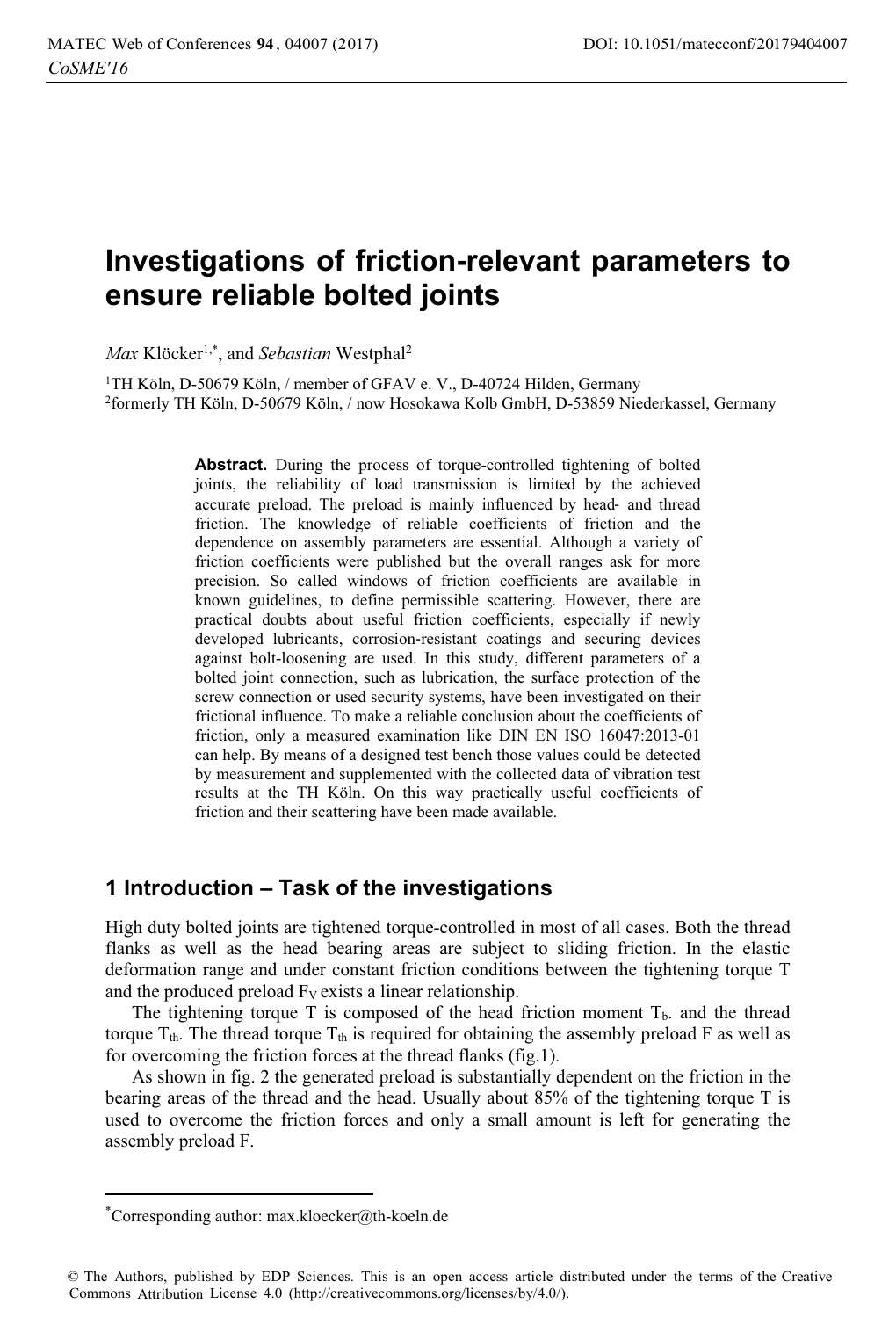$\mathbf{r}$ 

$$
T = \frac{T_{th}}{T_{th,P} + T_{th,F}} + T_b = F_v \cdot \left[\frac{P}{2 \cdot \pi} + \frac{d_2}{2 \cdot \cos(\frac{\alpha}{2})} \cdot \mu_{th} + \frac{D_b}{2} \cdot \mu_b\right]
$$
(1)  

$$
T_{th,P} = F_v \cdot \frac{d_2}{2} \cdot \tan(\varphi)
$$
  

$$
T_{th,F} = F_v \cdot \frac{d_2}{2} \cdot \tan(\rho_{th})
$$
  

$$
T_b = F_v \cdot \frac{D_b}{2} \cdot \mu_b
$$
  

$$
T_{th,P} \text{ [Nm]} \text{thread pitch torque}
$$
  

$$
T_{th} \text{ [Nm]} \text{thread friction torque}
$$
  

$$
T_b \text{ [Nm]} \text{head friction torque}
$$

Fig. 1. Relations between assembly preload  $F_v$  and tightening torque T.



Fig. 2. Typical components of torque generating the preload, thread friction torque and head friction torque (example: hex. bolt ISO 4017, M12 – 8.8, T = 83 Nm; F<sub>V</sub>= 43 kN  $\mu_{\text{tot}} = \mu_{\text{th}} = 0.12$ ).

The accurate preload is the essential factor for reliable load transmission of high duty bolted joints. In practice the preload is not measurable. Therefore, the preload is only adjustable indirectly via the torque. The friction coefficients in the thread and head contact areas are uncertain quantities. As the following chart fig. 3 shows different preloads are achieved with a determined tightening torque. With a low coefficient of friction which is lower than the value adopted for the mounting, the bolt can be broken or overstressed. Therefore minimal possible friction values for the calculation of the tightening torques according to VDI 2230 [1] should be used. If the actual coefficient of friction is too high, the required minimum assembly preload is not achieved. For this reasons, the knowledge of actual range of the friction coefficients taking into account the impact parameter is of vital importance for the durability of the bolt connection.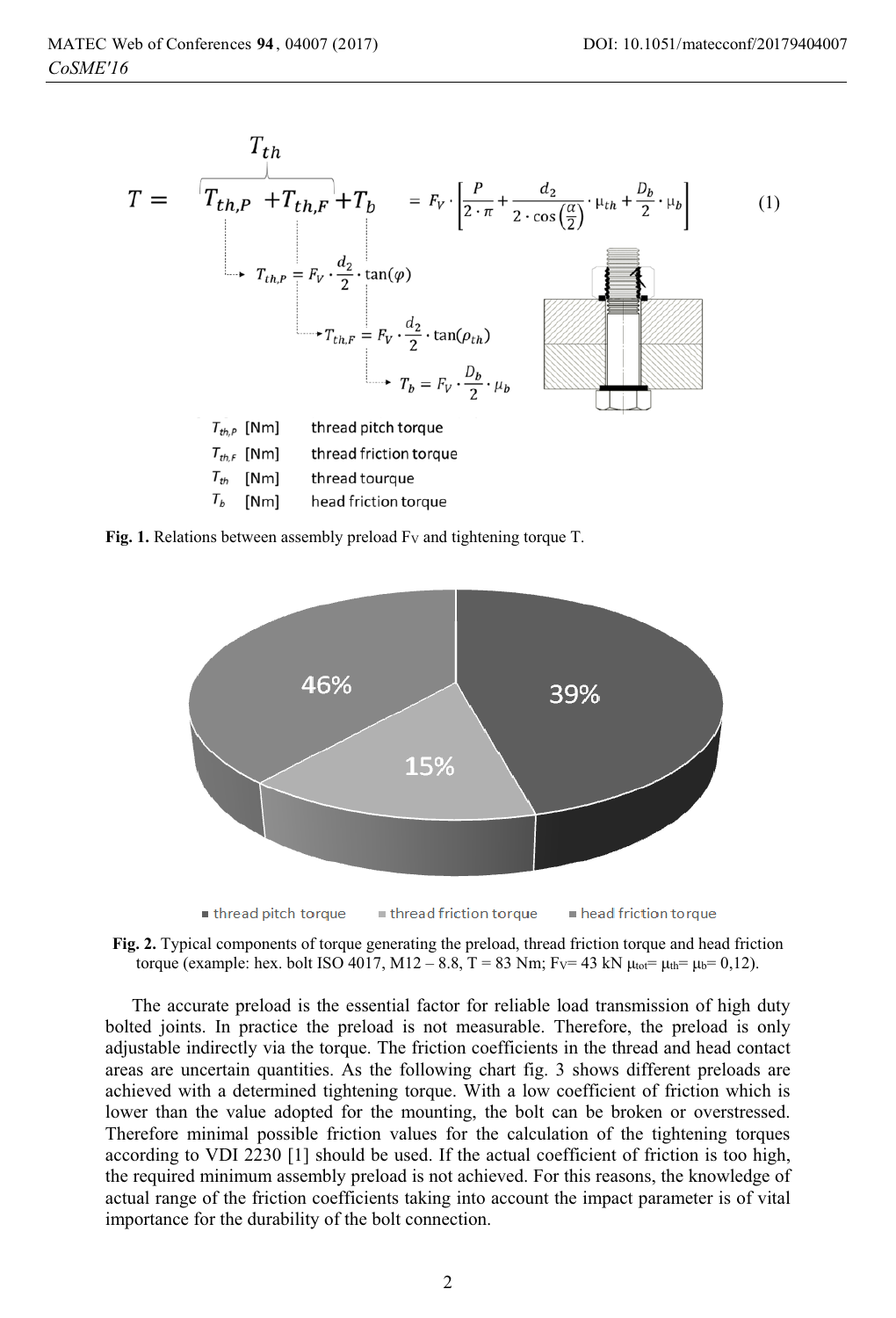This paper deals with the evaluation of an extensive data pool of TH Köln [2-3], as well as specific parameters investigated with the testing apparatus for determination of coefficients of friction between threads and head bearing surfaces [4]. The result shows a differentiated picture of the friction effect of different parameters for different bolt connections



Fig. 3. Effect of different coefficients of friction on the assembly preload Fy at a determined tightening torque T.

### 2 Testing apparatus for determining coefficients of friction between threads and head bearing surfaces

In order to describe the general friction conditions without regarding shape and dimension of the connecting elements, it is expedient to determine the different coefficients of friction such as thread friction and head friction. The standard method for determining these coefficients of friction is described in the standard DIN EN ISO 16047 [5].

The measurements required are relatively complex because of the need of sensors for the tightening force and at least two different torques. If all data are measured in one setting, the device is very expensive.

The test rig designed at the TH Köln is far less costly [4]. The values are determined in three steps:

1. Experimental determination of the total coefficient of friction:  $\mu_{\text{tot}}$ .

2. Experimental of thread friction  $\mu_{th}$  (the head friction is isolated by use of an axially acting antifriction bearing).

3. Evaluation of head friction coefficients  $\mu_b$  using the values of steps no. 1 and 2 and equation  $(2)$ .

$$
\mu_b = \frac{\frac{T}{F_V d} - 0.0222 - 0.528 \cdot \mu_{th}}{0.668} \tag{2}
$$

The design of the device as shown in fig. 4 complies to the requirements of DIN EN ISO 16047. The mating test parts and the test standard conditions corresponds to this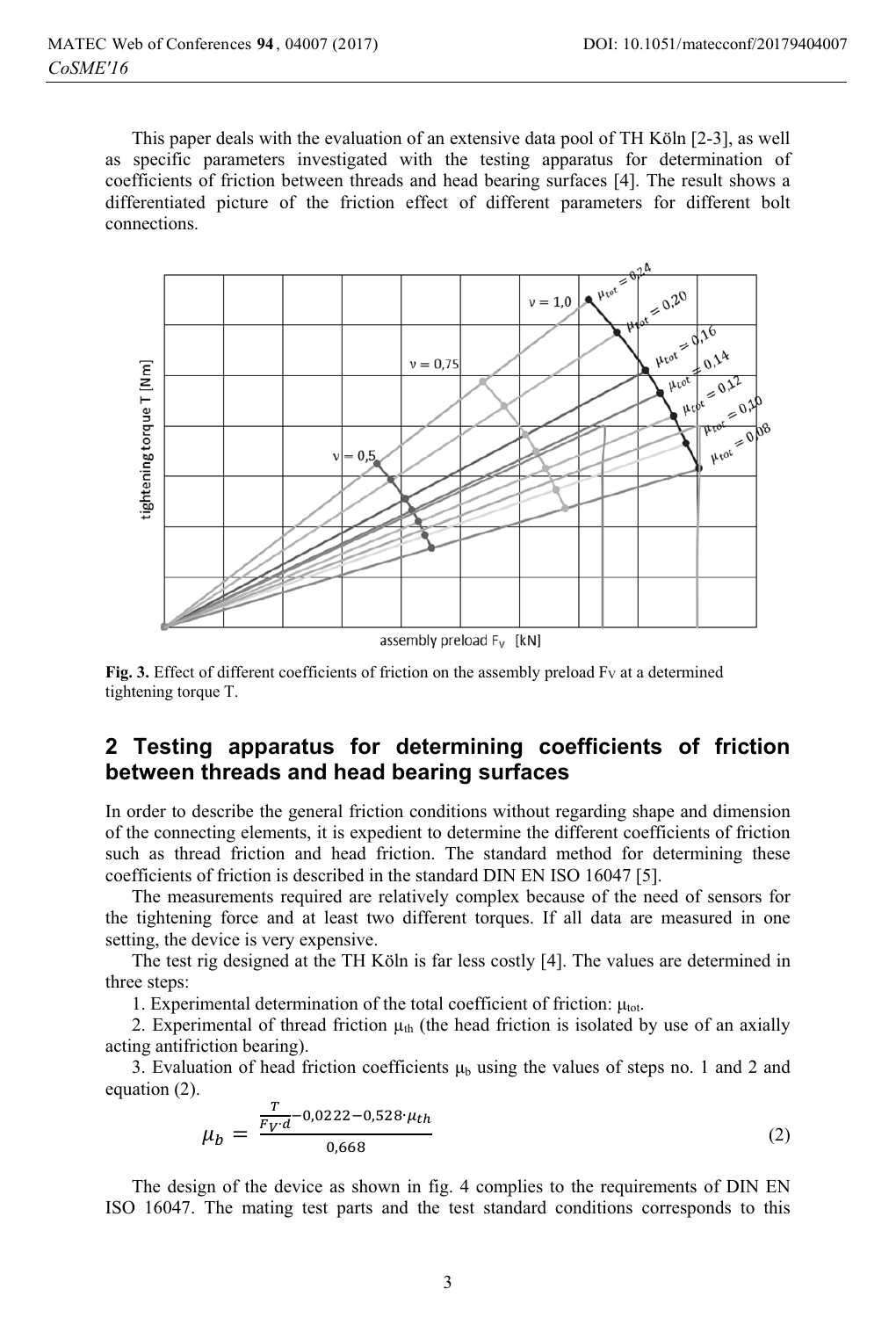standard. The test bolt is inserted through a replaceable, hardened test washer and connected with the test nut. The test nut is secured by a milled groove against rotation. The installed axial cylindrical roller bearing beneath the removable test washer allows separate consideration between the thread and the total friction of the examined bolt assembly.



Fig. 4. Test apparatus.

## **3 Experimental results**

The following friction-relevant parameters were isolated during preceding studies: lubricants, corrosion preventing coatings and a choice of securing elements. Table 1 shows the selected test conditions.

| bolt              | ISO 4017 M12 x $70 - 8.8$   |
|-------------------|-----------------------------|
| nut               | $ISO 4032 M12 - 8$ , bright |
| assembly load     | 100 % (F=42,3 kN)           |
| lubricants        | varies                      |
| coatings          | varies                      |
| securing elements | varies                      |

### 3.1 Parameter study: lubricants

The examined lubricants described are typically used for the assembly of bolted joints in the industry. The coating of all bolts was black oxide. Nuts were in bright condition.

**ENGINE OIL HD 30** 

Conventional heavy dutyoil for passenger cars without additives, SAE viscosity grade 30. This oil is applied with a brush on the fasteners. In the test series of this lubrication state it is described by the term "lightly oiled".

**VOLER AC** 

The non-soap grease paste is mixed with additives of aluminium particles, which are intended to compensate for the unevenness of the mounting surface. Thus the influence of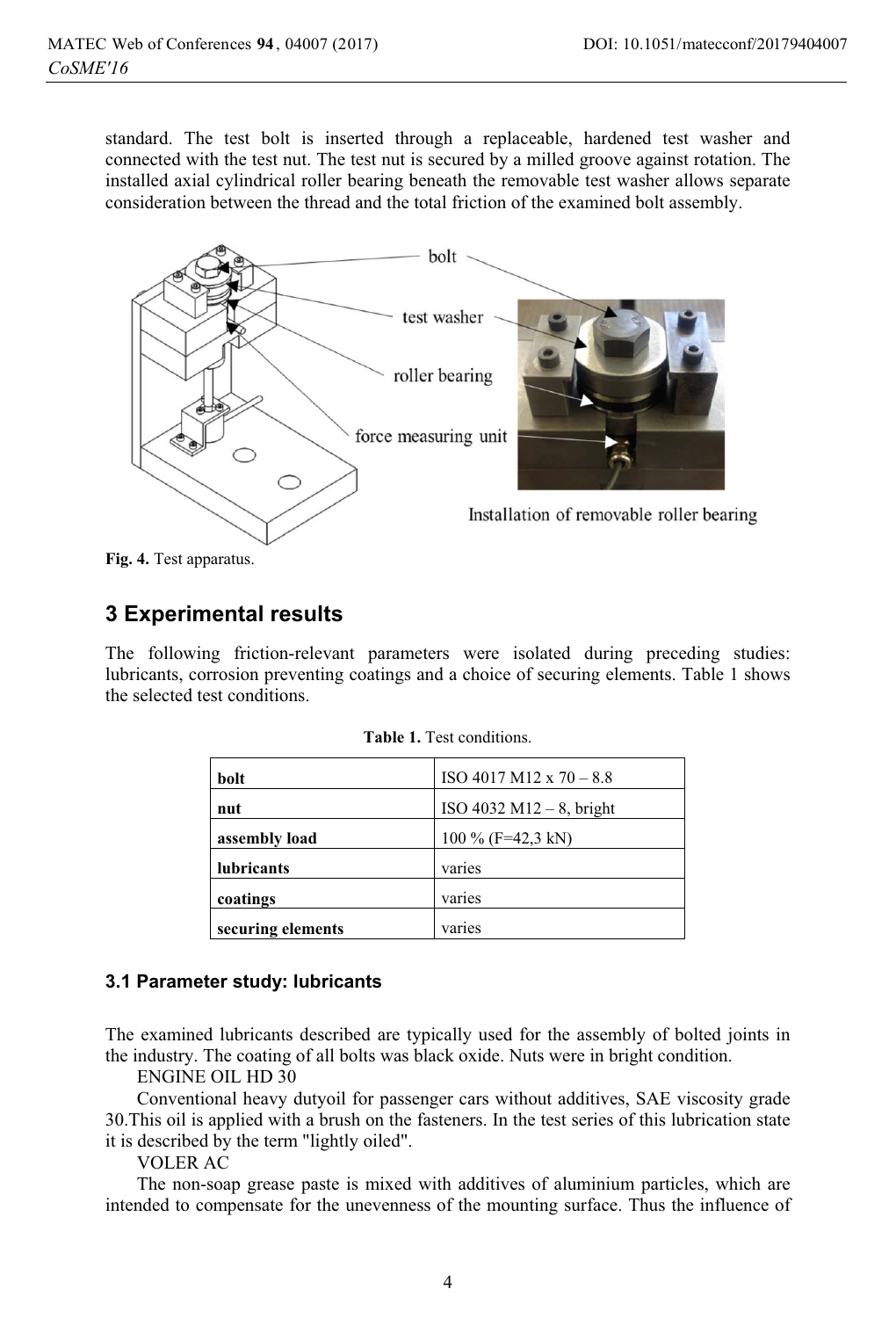friction is lower. The paste is able to prevent contact corrosion even at high surface pressures.

#### GLEITMO 805®

The high-performance grease paste is based on mineral oil with a synergistic effective combination of active-reaction white solid lubricants (means various inorganic compounds in the form of smooth, soft powders).

MOLYKOTE 1000®

This lubricant is on molybdenum disulfide base. It belongs to the group of fatty pastes. It consists of highly concentrated solid lubricants in oil, which can easily be applied with a brush.



Fig. 5. Experimentally determined total friction coefficients  $\mu_{\text{tot}}$  depending on the examined lubricants.

#### SUMMARY OF THE EXPERIMENTAL RESULTS

By applying a lubricant to the connecting elements lower friction factors are generally achieved. It can be stated that the friction coefficient classes  $A(0,04$  to  $0,10)$  and  $B(0,08)$  to 0,16) of VDI 2230-1: 2014-12 [1] as well as the VDA-standard 235-101 [6] (0,09 to 0,14) cover a very large range. It can be observed that some lubricants are found on the top, while others are found at the lower limit of this classes.

#### 3.2 Parameter study: corrosion preventing coatings

Typically in the industry used corrosion preventing coatings were examined. Contribution was made to the fact that in automotive industry only CrVI-free coatings are allowed by EU-acts. During these examinations all interacting surfaces were lightly oiled with engine oil HD30.

**BLACK OXIDE** 

Blackening or "black oxide" is one of the non-metallic surface coatings. The thin, oilcarbonaceous branded oxide leaves a dense surface film in oiled condition. The connecting members have sufficient corrosion protection mainly for transport and storage purposes.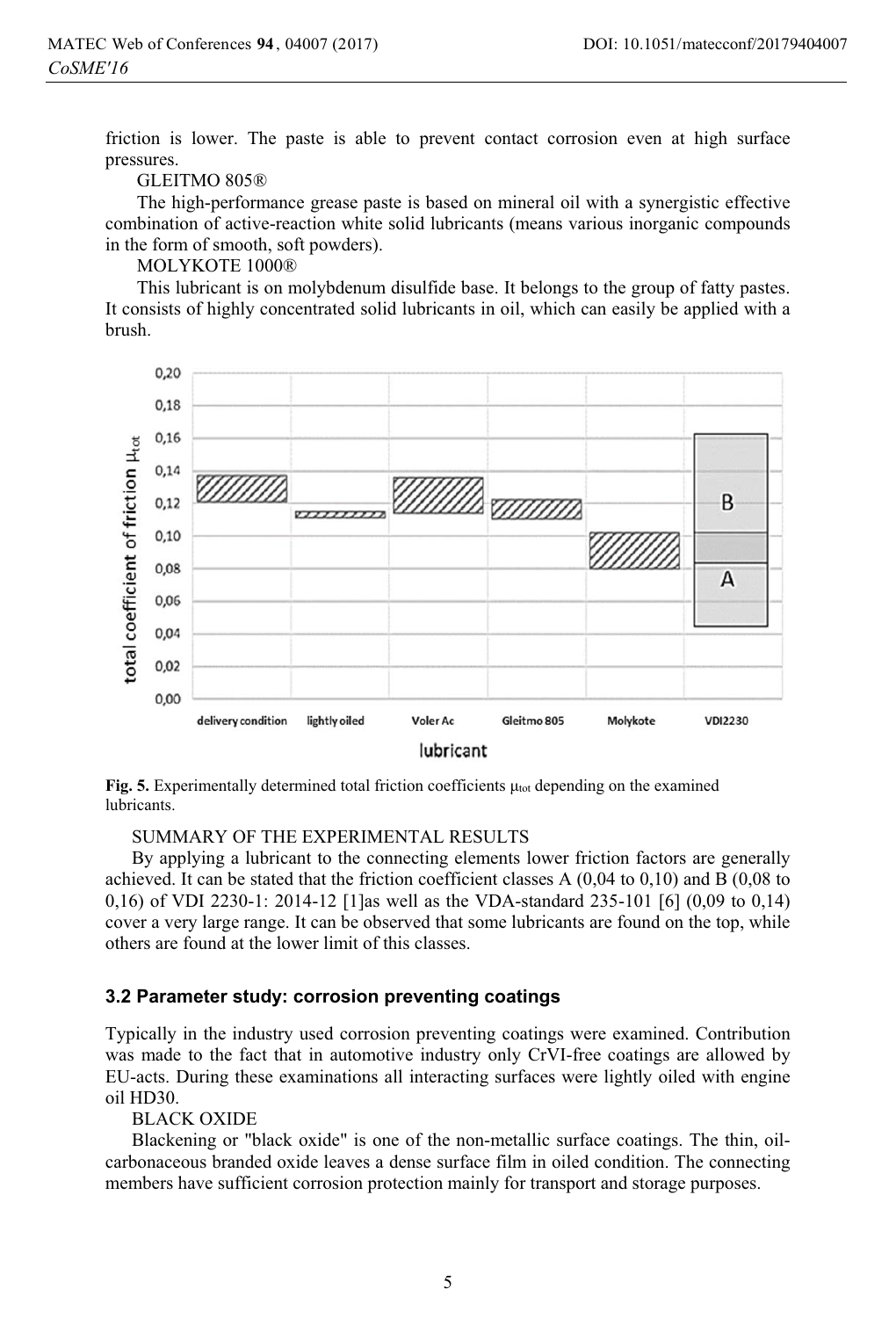### EOMET 321 A  $+VI$ .

The coating is a chromium-free thin dry-film non-electrolytic corrosion protection system. It consists of passivated zinc and aluminium flakes in a water-based binder. The topcoat +VL ensures low friction. Designation according to DIN EN ISO 10683: flZnnc - $480 h - L.$ 

#### **DELTA PROTEKT**

It is a micro-layer corrosion layer system. The base coat is a layer having a high content of zinc and aluminum flakes embedded in a resin-free matrix. The resin-free structure of the layer ensures the electrical conductivity and thus the cathodic remote protective layer and is therefore essential for the corrosion protection. As topcoat organic layers, inorganic sealants or lubricants are used. Designation according to DIN EN ISO 10683: flZnnc - 480 h

#### DARCOMET 500 B

The coating is non-electrolytic. It contains zinc and aluminium flakes in a chromium binder and integral lubrication. PTFE in the basecoat is used to ensure consistent torquetension characteristics without a supplemental sealer. Designation according to DIN EN ISO 10683: flZnycL - 720 h.

#### **ELECTROGALVANIZATION**

Electrogalvanized bolts are often used alternatively to blackening. The steel is immersed in an aqueous bath and electricity is used to move electrons from the anode to the cathode which induces the zinc anodes to be "oxidized" and dissolve as zinc ions in the aqueous solution, to be transported as ions through the solution and to be "reduced" as metal onto the work (the cathode).

#### SUMMARY OF THE EXPERIMENTAL RESULTS

The use of different corrosion preventing coatings combined with light lubricated bolts has no influence on the total friction coefficients without regard to electrogalvanized bolts. It is known that electrogalvanized bolts have the tendency to fret because the pressure between the mating surfaces is high. For different coatings it can be stated that the friction coefficients are approximately in the center of friction class  $B(0,08 \text{ to } 0,16)$  of VDI 2230-1: 2014-12 as well of the VDA-standard 235-101 (0,09 to 0,14)



corrosion preventing coatings

Fig. 6. Experimentally determined total friction coefficients  $\mu_{\text{ges}}$  depending on the examined coatings.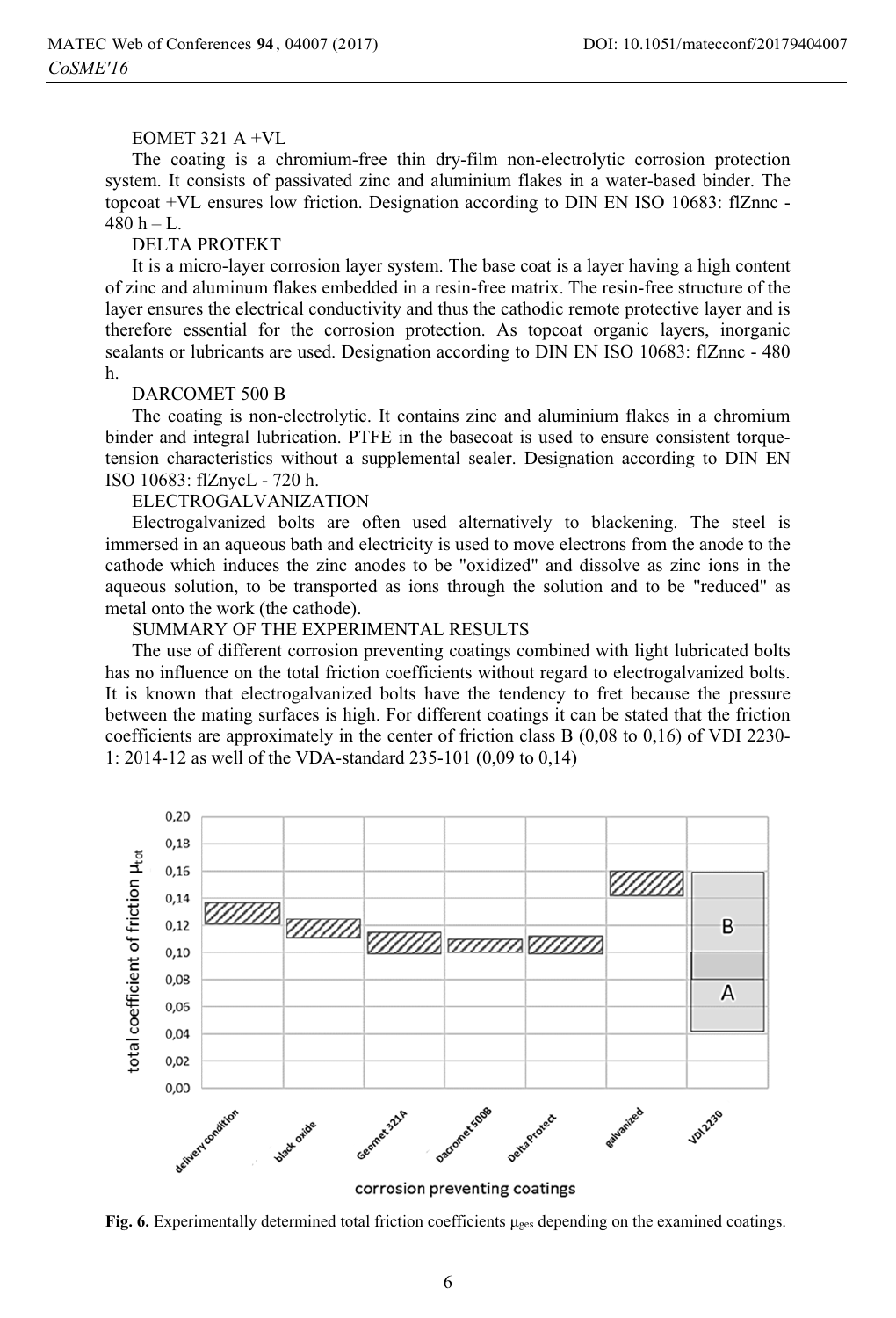#### 3.3 Parameter study: securing elements

A variety of common securing elements were examined. The locking effect of the investigated elements against loosening is based on the principles of frictional connection and form closure. The shape of the various security elements, for example profiled surface and wedge effect is specific to increase the frictional connection in the head or nut [7].



Fig. 7. Experimentally determined total friction coefficients  $\mu_{\text{ges}}$  for unsecured bolts and secured bolts with wedge lock washers.

#### SUMMARY OF THE EXPERIMENTAL RESULTS

When elements to prevent loosening by rotation as wedge lock washers for example are used, the friction moment may increase. In this case the coefficient of total friction increases significantly, as shown in fig. 7. The results for the various sizes show that the coefficient of friction at small sizes increases more than at larger sizes. In fact attention has to be payed to the increasing total friction if any securing elements are used.

During the study experience has shown that the amount of lubricant applied by each user depends. This may also lead to deviations of the respective friction conditions. For this reason tests were performed on the reproducibility of the results.

### 3.4 Comments to the measurement results

The data collected with the friction apparatus compare quite well with those obtained on the vibration test rig which covers measurements over some years. For example the test range for a hexagon bolt ISO 4017 M12 x 45 -8.8 with the surface coating "Black oxide" in lubrication condition "Molykote" provides a deviation of the total friction coefficient  $\mu_{tot}$  of about 5%. Using wedge lock washers with surface coating "Delta Protekt" and lubrication condition "lightly oiled" the deviation of the total friction coefficient  $\mu_{tot}$  is about 7%. It should be noted that with increasing assembly load the friction decreases. This is about  $10\%$  from 25 % of full load.